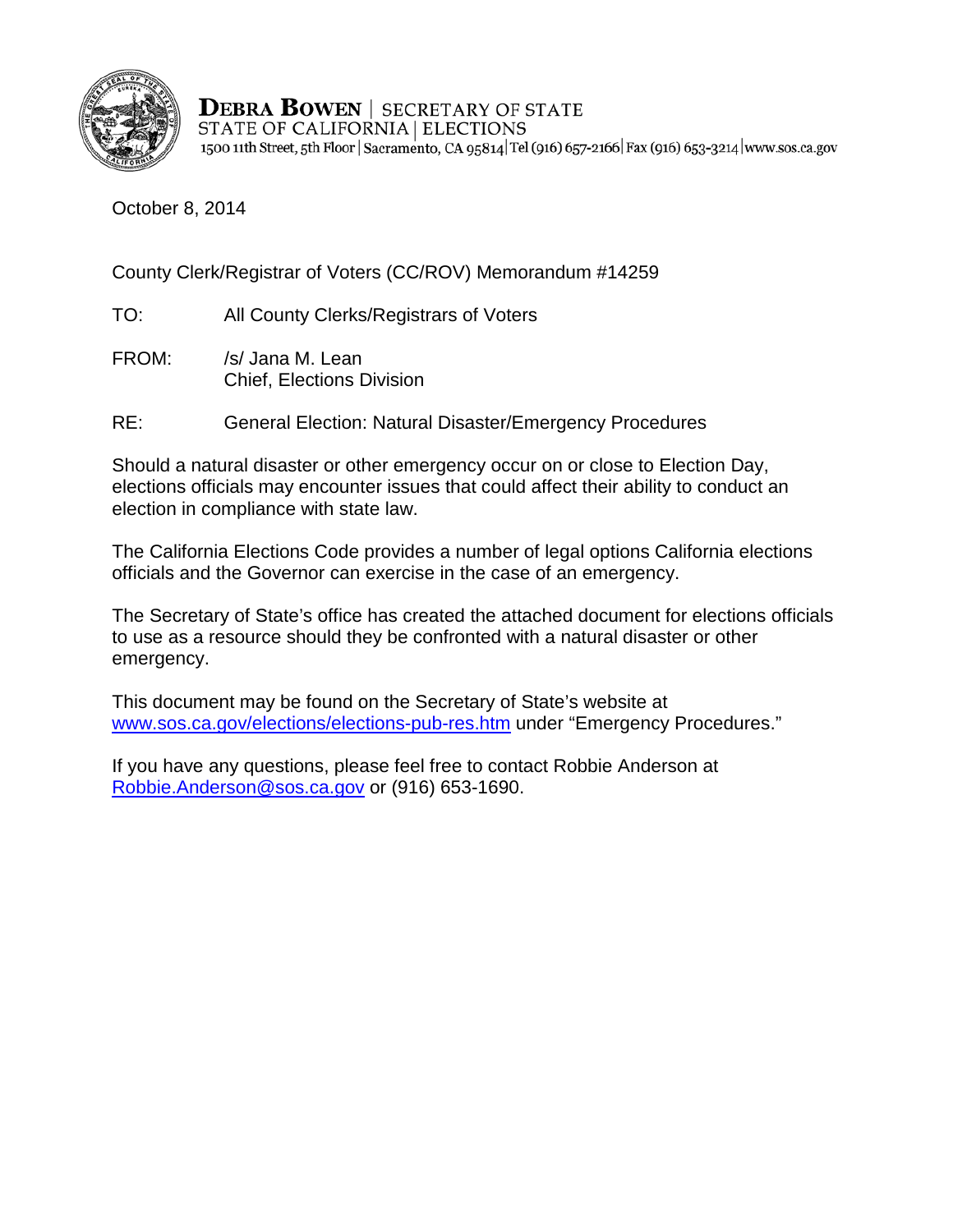

## **Emergency Situations That May Affect The Conduct of Elections in California – October 2014**

In the event of a natural disaster or other emergency that may affect the ability to conduct an election in compliance with state law, there are legal options California elections officials and the Governor can exercise.

The following information does not replace any existing emergency or disaster plans already established by the State and county elections officials. Rather, it is a menu of election-related actions that can be taken depending on the circumstances of a particular natural disaster or other emergency. In any emergency situation, it is vital that the Governor, the Secretary of State, the Legislature, local elections officials, and the public communicate clearly and frequently.

# **A. Actions Permitted Under Existing Law**

The California Elections Code gives local elections officials and voters some flexibility should an issue arise shortly before or on Election Day.

- Any vote-by-mail voter may vote in person at the county elections office on or before the close of the polls on Election Day. (Elections Code § 3018(a))
- Elections officials may set up satellite voting locations with 14 days notice or, in the case of a declared emergency or disaster in a county, 48 hours notice. A waiver of this law would be required if a satellite voting location has to be established less than 48 hours before the start of Election Day voting. (Elections Code § 3018(b))
- **Elections officials may designate a replacement polling place as late as on** Election Day. The new polling place must be as close as possible to the original polling place, and a notice must be posted at the original polling place directing voters to the new location. If there is sufficient time, the elections official must also mail a notice to affected voters. (Elections Code § 12281)
- **Elections officials may create a new polling place in any contiguous** precinct if one cannot be created within a specific precinct. (Elections Code § 12327)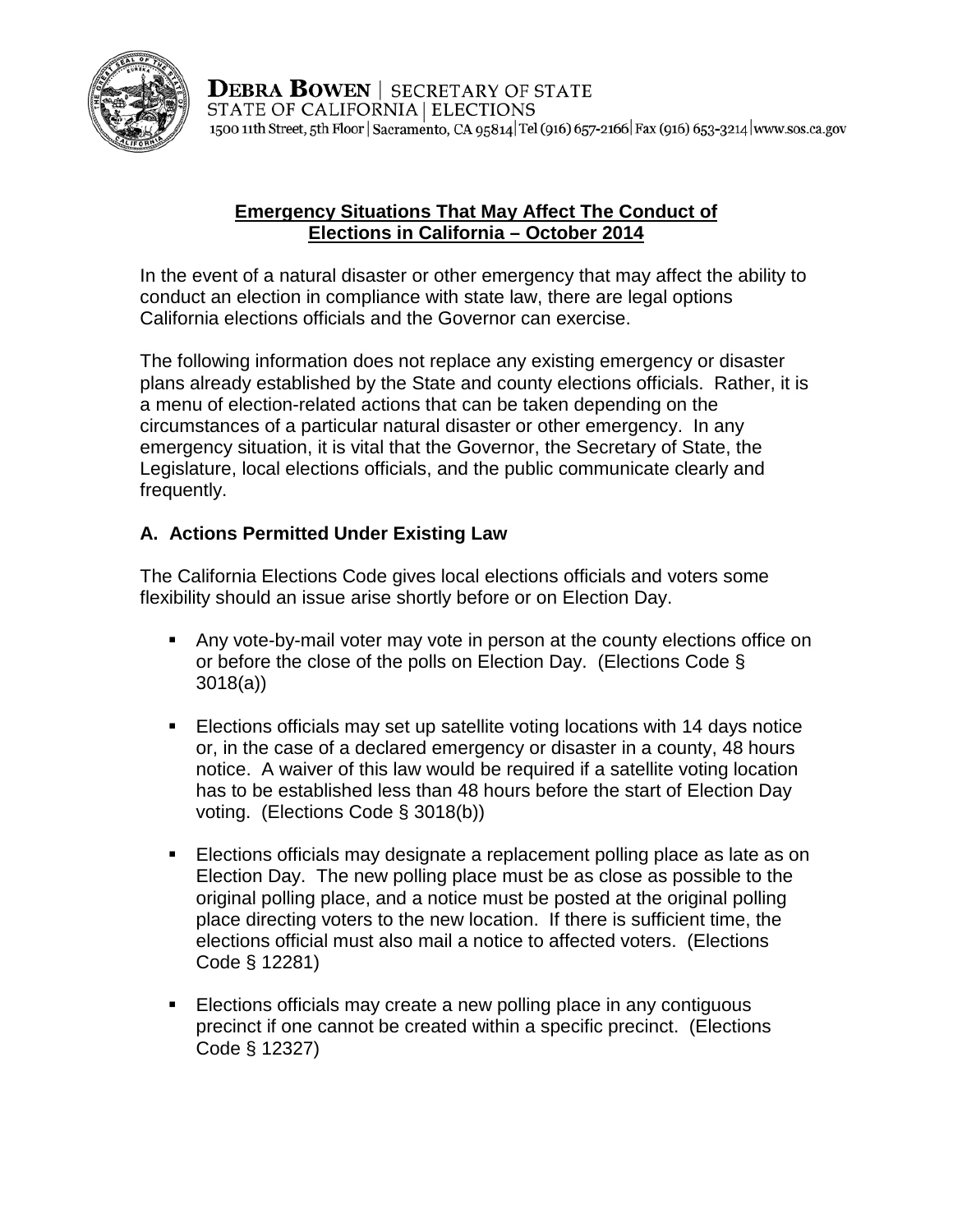Emergency Situations That May Affect The Conduct of Elections in California October 8, 2014 Page 2

- If one or more poll workers do not show up for work at the opening of the polls on Election Day, voters who are present at the polling place, and any members of the precinct board who are present, may appoint a voter to fill any vacancy. (Elections Code § 12313)
- A precinct inspector may appoint a voter to replace any poll worker who cannot perform his or her duties on Election Day. (Elections Code § 12314)
- A majority of the remaining poll workers may appoint a substitute if a precinct inspector cannot perform his or her duties on Election Day. (Elections Code § 12315)
- **If there are not enough ballots at a polling place, each county has** alternative voting procedures that have been approved by the Secretary of State. (Elections Code § 14299) These procedures may be found on the Secretary of State's website at [www.sos.ca.gov/elections/ccrov/pdf/2014/october/14258jl.pdf.](http://elections.cdn.sos.ca.gov/ccrov/pdf/2014/october/14258jl.pdf)
- **Existing laws require the county elections official to begin processing** voted ballots and deliver those ballots to receiving centers as soon as possible after the polls close. Should some event cause a delay in the processing and return of voted ballots, Elections Code section 15213 allows the elections official to direct that the ballots be counted at the precinct. If the ballots are to be counted at the precinct, the procedures are set forth in Elections Code sections 15270 through 15281.

## **B. Actions Not Permitted Under Current Law**

Under Government Code § 8571, the Governor has the authority to declare a state of emergency and issue an executive order waiving or suspending certain laws.

Government Code § 8567 authorizes the Governor during a declared state of emergency to make, amend, and rescind orders and regulations that have the force of law necessary to carry out a State Emergency Plan.

Following are the most likely election scenarios during an emergency or disaster, and the laws the Governor may wish to waive or suspend.

# **1. Extend Voting Times and Accept Ballots After the Deadline**

If a polling place must be moved using existing law, voting hours may be need to be extended, which would require either a gubernatorial executive order or a court order.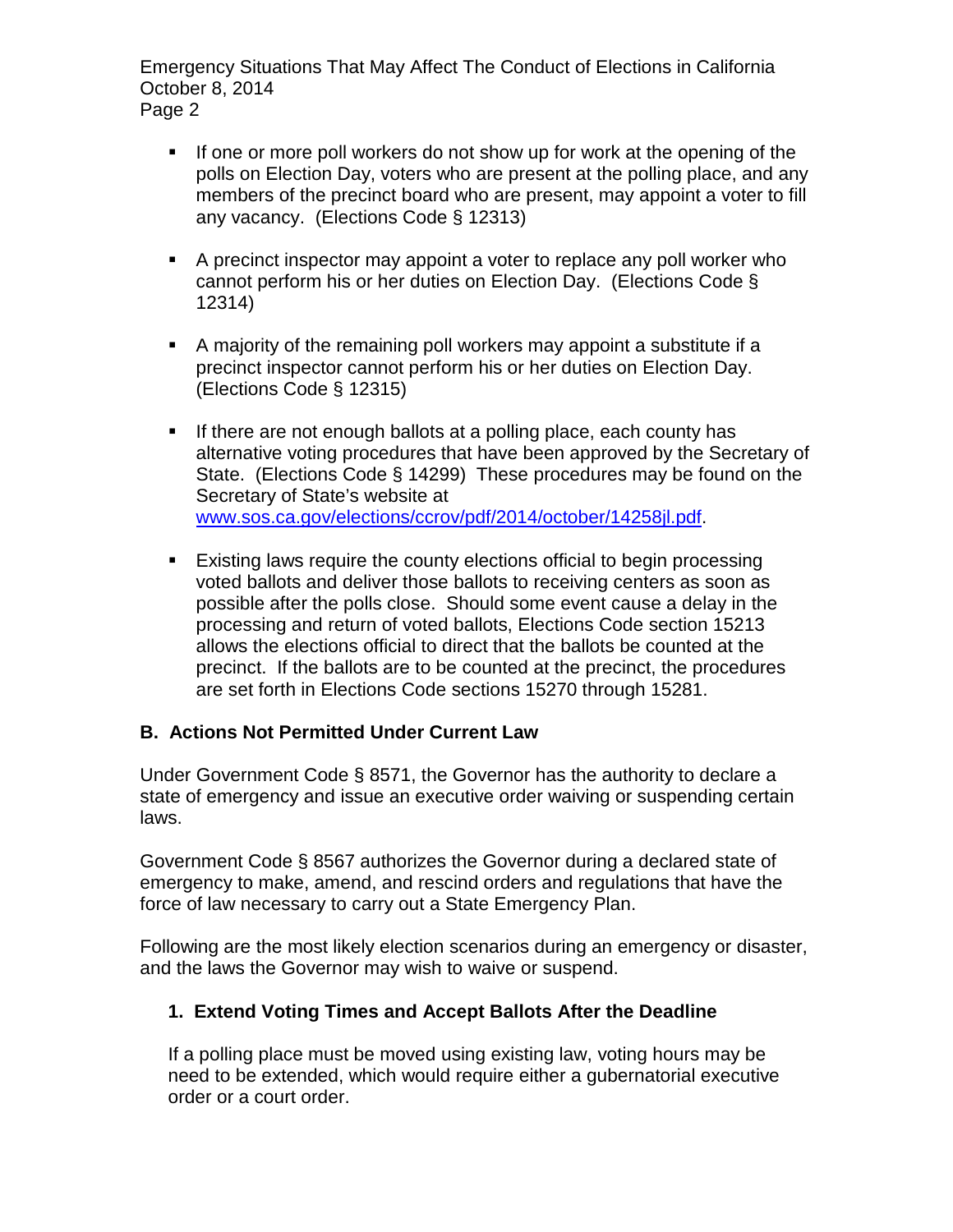If voting hours are extended by a court order, Elections Code § 14402.5 requires that all votes after 8:00 p.m. be cast on provisional ballots. If there is a statewide court order, the Governor may waive the provisional ballot requirement for votes cast after 8:00 p.m.

If the Governor wants to extend voting hours or accept vote-by-mail ballots beyond 8:00 p.m. on Election Day without a court order, the following laws may need to be waived or suspended.

- Elections Code § 14212 requires polls to be open from 7:00 a.m. to 8:00 p.m. on Election Day.
- Elections Code § 14213 requires the precinct board to proclaim aloud that the polls are open before receiving any ballots.
- Elections Code § 14401 requires the precinct board to proclaim aloud that the polls are closing before closing them. When making the proclamation, anyone in line waiting to vote must be allowed to vote.
- Elections Code  $\S$  14402.5 requires that, if voting hours are extended by a court order, all votes after 8:00 p.m. be cast on provisional ballots.
- Elections Code § 3017(a) and (d) and Elections Code § 3020 require all vote-by-mail ballots to be received before the close of the polls on Election Day.

## **2. Permit Out-of-County Voting**

If the Governor wants to allow voters to return vote-by-mail ballots or to cast ballots outside of the county where they are registered to vote, the following laws may need to be waived or suspended.

- Elections Code § 3017(a) and 3018 require a voted vote-by-mail ballot to be returned to any polling location, elections office, or satellite location within the county where the voter is registered to vote.
- Elections Code § 3020 requires county elections officials to receive vote-by-mail ballots by the time the polls close on Election Day.
- Elections Code § 14279 allows a voter to apply for and receive a ballot only in that voter's precinct. Elections Code § 14311 provides an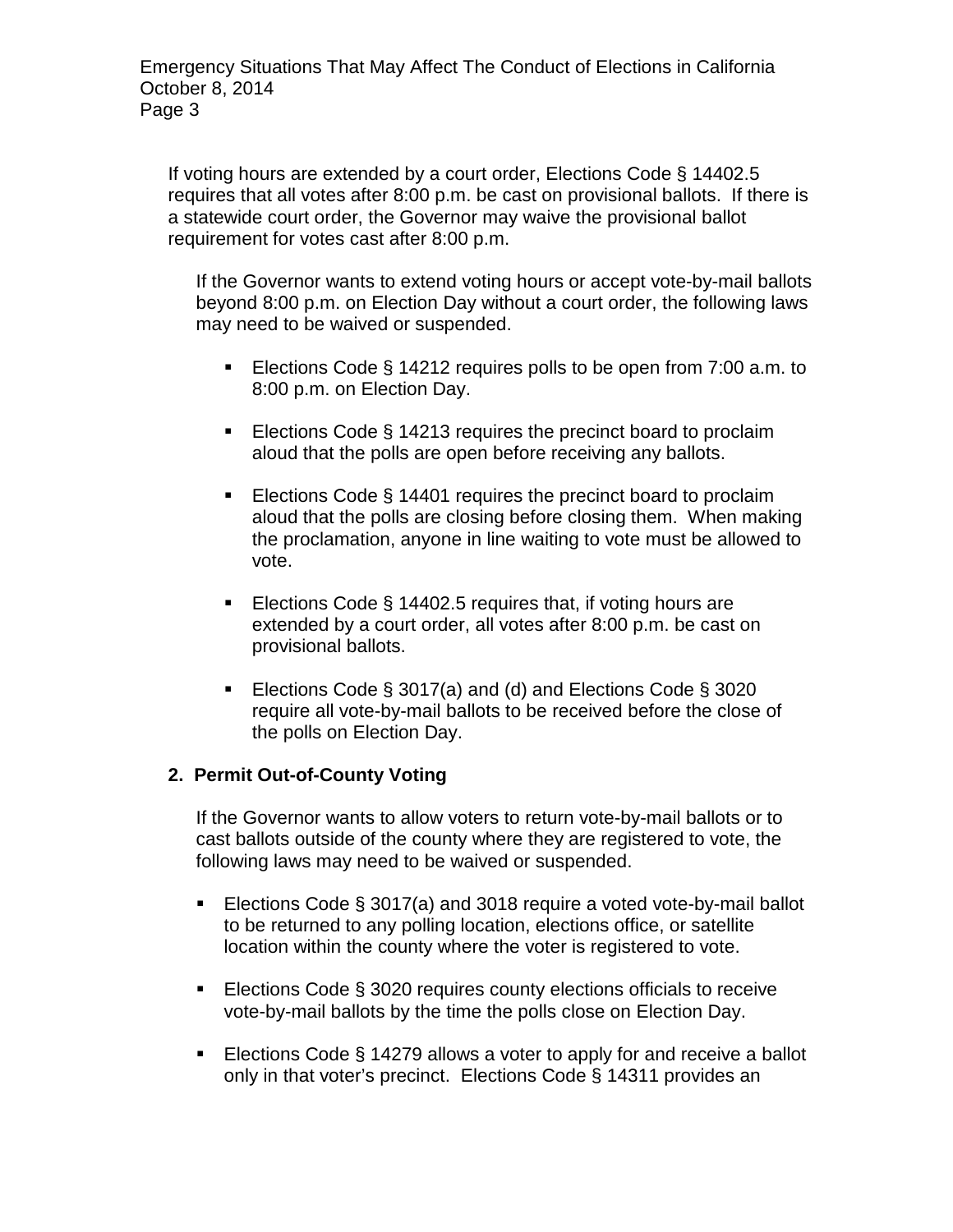Emergency Situations That May Affect The Conduct of Elections in California October 8, 2014 Page 4

> exception to this law to allow a voter to apply for a provisional ballot outside the home precinct but within the home county.

■ Elections Code § 14310 sets the rules for provisional voting and handling of those ballots.

#### **3. Require the Election to be Conducted Entirely by Mail**

If the Governor wants to eliminate polling places altogether and conduct the entire election by mail, the following laws would need to be amended by the Legislature.

■ Elections Code § 4000 provides conditions for conducting an all-mailballot local, special, or consolidated election. This section does not apply to statewide elections, so legislative action would be required.

Elections Code § 4100 through 4108 provide the procedures for conducting an all-vote-by-mail election. These sections can be used as a model to establish a statewide all-vote-by-mail election.

■ Elections Code § 1500 sets election dates for all-mail-ballot elections.

#### **4. Cancel and Reschedule the Election**

In the case of emergency or disaster, Government Code § 8571 gives the Governor has the power to cancel and reschedule an election.

To reschedule an election, the Governor would need to waive Elections Code § 12000 and establish a new election date.

Elections Code § 15101 permits elections officials to begin processing voteby-mail ballots seven business days before Election Day. If the election might be cancelled, it is advisable that this law be waived at least seven business days before Election Day to ensure that vote-by-mail ballots that have already been cast are not prematurely counted and reported.

#### **5. Close the Polls and Transport Ballots**

The following Elections Code sections set procedures that must begin upon the closure of polls. County elections officials have procedures for returning ballots and polling place supplies in the event of an emergency or disaster. If these procedures cannot be followed at the time polls close, the following laws may need to be waived or suspended.